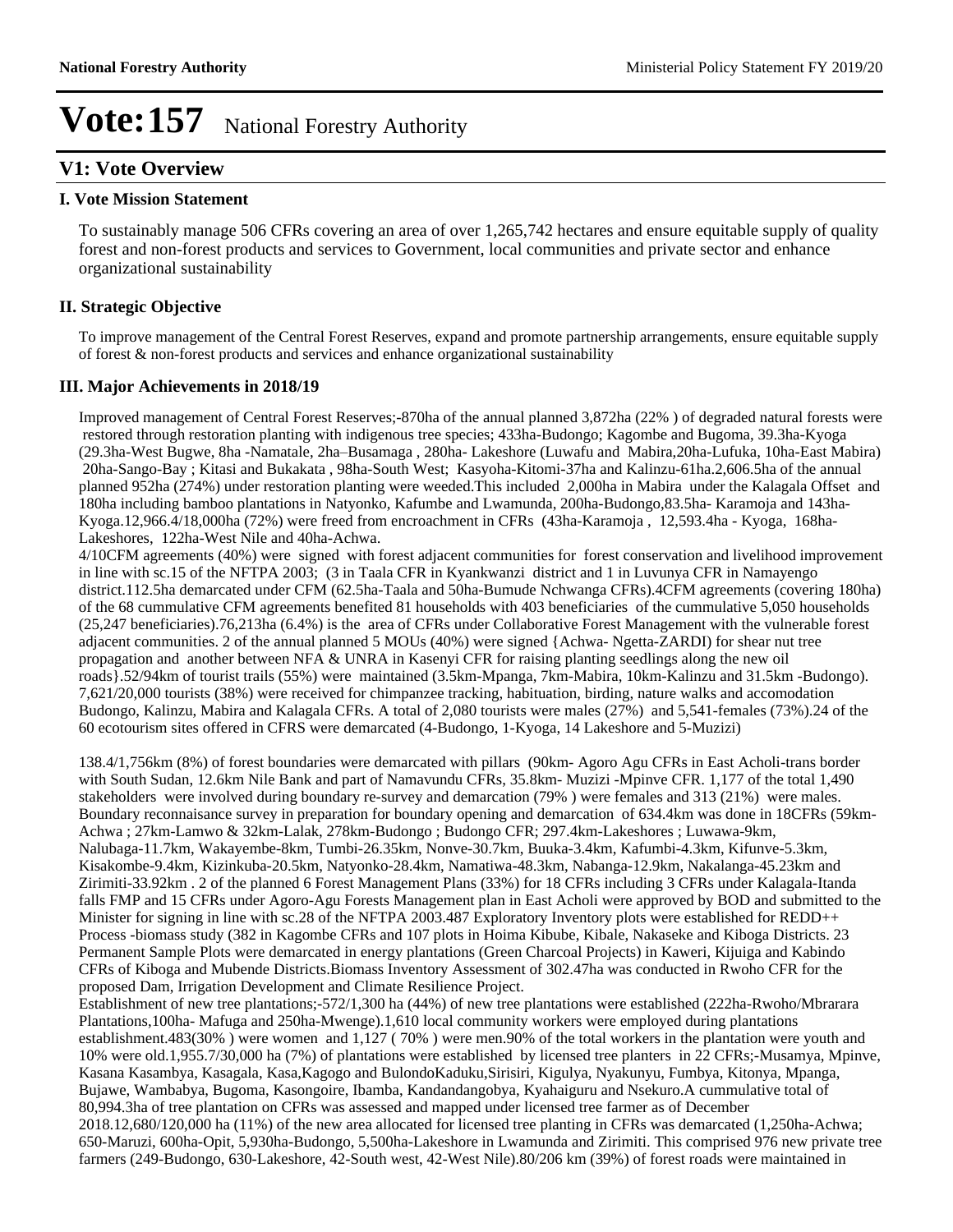Bugamba and Rwoho plantations.40/150 km (27%) of forest management roads were constructed in Rwoho CFR

Plantation Management;-6,534/13,734ha (48%) of NFA tree plantations were weeded in Mafuga, Lendu, Katugo, South Busoga, Mwenge, Kachung, Eria , Kirima, Muko, Bugamba, Rwoho, Nyakunyi, Hill Reserves, Nyangolibwel,Akur, Mt.Moroto, Luvunya,Pingire,Nile bank, Green charcoal project-Kasana-Kasambya and Singo hills.754/5,036ha (15%) of NFA tree plantations were thinned (Bugamba -180ha, Rwoho-50ha, Mafuga-314ha, Mwenge-150, South Busoga- 10ha, 50ha-Mwenge).4,500ha of Private plantation forests were assessed in 15CFRs in Budongo (Kaduku, Sirisiri, Kigulya, Nyakunyu, Fumbya, Kitonya, Mpanga, Bujawe, Wambabya, Bugoma, Kasongoire, Ibamba, Kandandangobya, Kyahaiguru and Nsekuro).268/1,172km (23%) of fire lines/roads were maintained (41-Mafuga, 35-Mwenge, 20km-S/Busoga, 80km-Lendu and 12km-Muzizi-demonstration plantations and 80km-Rwoho. 20/80 (25%) fire awareness and fire protection patrols were conducted ( 5-Karamoja ,Muzizi and South West; 3-fire patrol gangs in Muzizi demonstration plantations).872/798 ha (109%) of tree plantations were pruned (75ha-South Busoga, 40ha-Kachung, 87 ha -Nile Bank, 58ha- Pingire, and 28ha-Luvunya, 10ha-Eria, 314ha-Mafuga, 80ha-Bugamba, 30ha-Rwoho, 150ha-Mwenge.

Supply of seeds and seedlings;-8,963,135/ 26,375,000 (34%) of assorted tree seedlings were produced for supply under the National Community Tree Planting Program (NCTPP) from Namanve NTSC, Budongo,Kyoga, Lakeshore,Muzizi, Sangobay and South West). 2,110,364 assorted tree seedlings were supplied to 2,224 beneficiaries under NCTPP; 19% were women, 74% men and 6% were institutions.2,456,597/ 15,573,550 (16%) of assorted seedlings were produced for sale and own planting from Namanve, Masaka, Mbarara, Kabale, Kyoga-Jinja, Mbale, Masindi, Mwenge-Kagorra, Kagadi, Soroti, Hoima, Nandagi, Arua, Lendu, Gulu, Karamoja-Moroto and Kalangala and Buvuma islands.973/5,180 kg (19%) of assorted seed were supplied for raising seedlings for community tree planting-69% to NFA commercial nurseries, 34% to NFA community nurseries and 4% to private community nurseries. 469/9,026 kg (5%) of assorted tree seed species were collected from 13 verified seed sources and processed for direct sale.

### **IV. Medium Term Plans**

In the medium term, NFA plans to undertake the following; Survey and demarcate 1,200Km of CFRs boundaries with concrete pillars annually; Affirmative silviculture through Restoration planting of 2000ha of degraded natural CFRs; Strengthen protection of natural forests -800,000 against illegal activities; Develop NFA eco-tourism base in partnership with the private sector; Maintenance of 15,000ha of existing tree plantations, (5,000ha by pruning and thinning and 10,000ha by weeding and establishment of 1,000ha by NFA; Assessment and licensing of at least 15,000ha annually under industrial plantations by private tree farmers on CFRs to promote inclusive commercial forestry on over 150,000ha in CFRs; Investment in forestry infrastructure and data information management technology for effective management; Develop and implement innovative mechanisms for own revenue generation (Forestry valuation, financing and funding; Production and equitable supply of 50 Million quality seedlings from managed seed sources for mass tree planting in the region; Strengthen integration of segregated data on crosscutting issues of Gender and Equity on all activities and vulnerable beneficiary categories.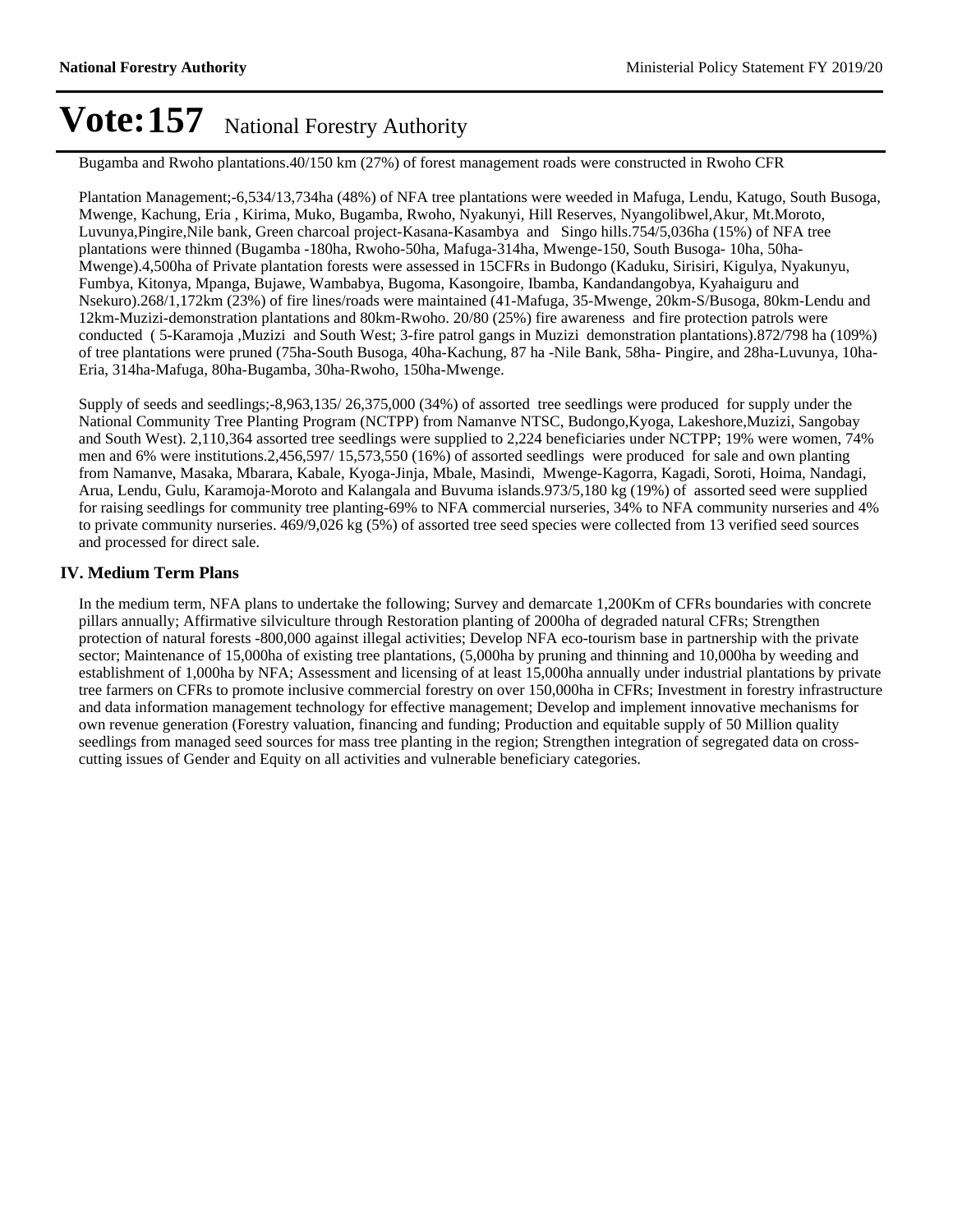## **V. Summary of Past Performance and Medium Term Budget Allocations**

**Table 5.1: Overview of Vote Expenditures (UShs Billion)**

|                  |                                                      |                    | 2018/19       |                                           |         |         |         | <b>MTEF Budget Projections</b> |         |
|------------------|------------------------------------------------------|--------------------|---------------|-------------------------------------------|---------|---------|---------|--------------------------------|---------|
|                  |                                                      | 2017/18<br>Outturn | <b>Budget</b> | <b>Approved Expenditure</b><br>by End Dec | 2019/20 | 2020/21 | 2021/22 | 2022/23                        | 2023/24 |
| <b>Recurrent</b> | Wage                                                 | 5.400              | 5.400         | 2.679                                     | 5.400   | 5.670   | 5.954   | 6.251                          | 6.564   |
|                  | Non Wage                                             | 0.081              | 5.086         | 0.691                                     | 21.386  | 24.594  | 29.513  | 35.415                         | 42.499  |
| Devt.            | GoU                                                  | 4.344              | 5.883         | 1.381                                     | 5.883   | 7.060   | 7.060   | 7.060                          | 7.060   |
|                  | Ext. Fin.                                            | 0.000              | 0.000         | 0.000                                     | 0.000   | 0.000   | 0.000   | 0.000                          | 0.000   |
|                  | <b>GoU</b> Total                                     | 9.824              | 16.369        | 4.751                                     | 32.669  | 37.324  | 42.526  | 48.726                         | 56.122  |
|                  | <b>Total GoU+Ext Fin (MTEF)</b>                      | 9.824              | 16.369        | 4.751                                     | 32.669  | 37.324  | 42.526  | 48.726                         | 56.122  |
|                  | <b>Arrears</b>                                       | 0.840              | 0.404         | 0.223                                     | 0.000   | 0.000   | 0.000   | 0.000                          | 0.000   |
|                  | <b>Total Budget</b>                                  | 10.664             | 16.774        | 4.974                                     | 32.669  | 37.324  | 42.526  | 48.726                         | 56.122  |
|                  | <b>A.I.A Total</b>                                   | 8.063              | 24.184        | 3.159                                     | 0.000   | 0.000   | 0.000   | 0.000                          | 0.000   |
|                  | <b>Grand Total</b>                                   | 18.727             | 40.958        | 8.133                                     | 32.669  | 37.324  | 42.526  | 48.726                         | 56.122  |
|                  | <b>Total Vote Budget</b><br><b>Excluding Arrears</b> | 17.887             | 40.554        | 7.909                                     | 32.669  | 37.324  | 42.526  | 48.726                         | 56.122  |

## **VI. Budget By Economic Clasification**

**Table V6.1 2018/19 and 2019/20 Budget Allocations by Item**

|                                        |        |          | 2018/19 Approved Budget |              |        | 2019/20 Draft Estimates |              |
|----------------------------------------|--------|----------|-------------------------|--------------|--------|-------------------------|--------------|
| <b>Billion Uganda Shillings</b>        | GoU    | Ext. Fin | <b>AIA</b>              | <b>Total</b> | GoU    | Ext. Fin                | <b>Total</b> |
| <b>Output Class: Outputs Provided</b>  | 15.967 | 0.000    | 19.532                  | 35.498       | 32.669 | 0.000                   | 32.669       |
| 211 Wages and Salaries                 | 5.400  | 0.000    | 2.679                   | 8.079        | 6.294  | 0.000                   | 6.294        |
| 212 Social Contributions               | 0.000  | 0.000    | 0.683                   | 0.683        | 0.600  | 0.000                   | 0.600        |
| 213 Other Employee Costs               | 0.000  | 0.000    | 0.917                   | 0.917        | 2.216  | 0.000                   | 2.216        |
| 221 General Expenses                   | 0.014  | 0.000    | 1.477                   | 1.491        | 1.051  | 0.000                   | 1.051        |
| 222 Communications                     | 0.006  | 0.000    | 0.098                   | 0.104        | 0.295  | 0.000                   | 0.295        |
| 223 Utility and Property Expenses      | 0.019  | 0.000    | 1.020                   | 1.040        | 0.190  | 0.000                   | 0.190        |
| 224 Supplies and Services              | 10.330 | 0.000    | 6.354                   | 16.684       | 14.053 | 0.000                   | 14.053       |
| 225 Professional Services              | 0.150  | 0.000    | 0.014                   | 0.164        | 0.350  | 0.000                   | 0.350        |
| 226 Insurances and Licenses            | 0.000  | 0.000    | 0.415                   | 0.415        | 0.472  | 0.000                   | 0.472        |
| 227 Travel and Transport               | 0.032  | 0.000    | 3.184                   | 3.215        | 4.547  | 0.000                   | 4.547        |
| 228 Maintenance                        | 0.000  | 0.000    | 1.297                   | 1.297        | 1.962  | 0.000                   | 1.962        |
| 273 Employer social benefits           | 0.015  | 0.000    | 0.682                   | 0.697        | 0.000  | 0.000                   | 0.000        |
| 282 Miscellaneous Other Expenses       | 0.000  | 0.000    | 0.713                   | 0.713        | 0.640  | 0.000                   | 0.640        |
| <b>Output Class: Capital Purchases</b> | 0.403  | 0.000    | 4.653                   | 5.055        | 0.000  | 0.000                   | 0.000        |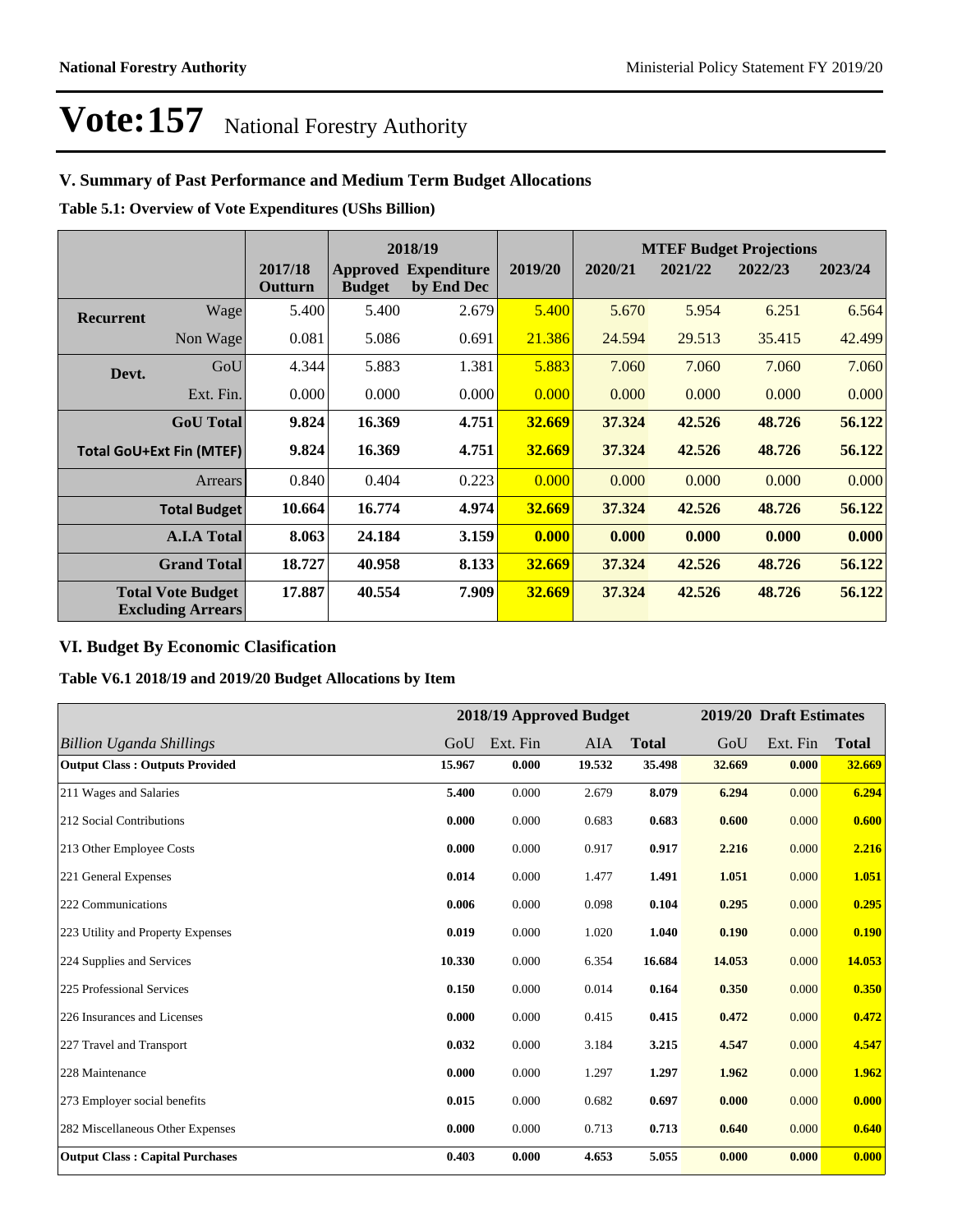| <b>312 FIXED ASSETS</b>             | 0.403  | 0.000 | 4.647  | 5.049  | 0.000  | 0.000 | 0.000  |
|-------------------------------------|--------|-------|--------|--------|--------|-------|--------|
| 314 INVENTORIES (STOCKS AND STORES) | 0.000  | 0.000 | 0.006  | 0.006  | 0.000  | 0.000 | 0.000  |
| <b>Output Class: Arrears</b>        | 0.404  | 0.000 | 0.000  | 0.404  | 0.000  | 0.000 | 0.000  |
| <b>321 DOMESTIC</b>                 | 0.404  | 0.000 | 0.000  | 0.404  | 0.000  | 0.000 | 0.000  |
| <b>Grand Total:</b>                 | 16.774 | 0.000 | 24.184 | 40.958 | 32.669 | 0.000 | 32.669 |
| <b>Total excluding Arrears</b>      | 16.369 | 0.000 | 24.184 | 40.554 | 32.669 | 0.000 | 32.669 |

### **VII. Budget By Programme And Subprogramme**

**Table V7.1: Past Expenditure Outturns and Medium Term Projections by Programme and SubProgramme**

| Billion Uganda shillings                    |                              |                                  |                                   | FY 2018/19                                  |         | <b>Medium Term Projections</b> |         |         |  |
|---------------------------------------------|------------------------------|----------------------------------|-----------------------------------|---------------------------------------------|---------|--------------------------------|---------|---------|--|
|                                             | <b>FY 2017/18</b><br>Outturn | <b>Approved</b><br><b>Budget</b> | <b>Spent By</b><br><b>End Dec</b> | 2019-20<br><b>Proposed</b><br><b>Budget</b> | 2020-21 | 2021-22                        | 2022-23 | 2023-24 |  |
| <b>52 Forestry Management</b>               | 10.664                       | 40.958                           | 4.974                             | 32.669                                      | 37.324  | 42.526                         | 48.726  | 56.122  |  |
| 01 Headquarters                             | 6.320                        | 24.626                           | 3.593                             | 26.786                                      | 30.264  | 35.466                         | 41.667  | 49.062  |  |
| 0161 Support to National Forestry Authority | 4.344                        | 16.332                           | 1.381                             | 5.883                                       | 7.060   | 7.060                          | 7.060   | 7.060   |  |
| <b>Total for the Vote</b>                   | 10.664                       | 40.958                           | 4.974                             | 32.669                                      | 37.324  | 42.526                         | 48.726  | 56.122  |  |
| <b>Total Excluding Arrears</b>              | 9.824                        | 40.554                           | 4.751                             | 32.669                                      | 37.324  | 42.526                         | 48.726  | 56.122  |  |

### **VIII. Programme Performance and Medium Term Plans**

### **Table V8.1: Programme Outcome and Outcome Indicators ( Only applicable for FY 2019/20)**

**Programme :** 52 Forestry Management

**Programme Objective**  To conserve natural forests and improve management of the Central Forest Reserves, promote **:** partnerships for increasing forest cover and mitigate climate change , ensure equitable supply of forest & non-forest products and services and increase economic, social, and environmental benefits especially to the poor and the vulnerable and enhance organizational sustainability

**Responsible Officer:** Okello Tom Obong

**Programme Outcome:** Improved management of Central Forest Reserves

*Sector Outcomes contributed to by the Programme Outcome*

**1. Improved Weather, Climate and Climate Change Management, Protection and Restoration of Environment and Natural Resources** 

|                           | <b>Performance Targets</b> |                                                                |         |         |         |  |
|---------------------------|----------------------------|----------------------------------------------------------------|---------|---------|---------|--|
| <b>Outcome Indicators</b> |                            |                                                                | 2019/20 | 2020/21 | 2021/22 |  |
|                           |                            | <b>Baseline   Base year   Target   Projection   Projection</b> |         |         |         |  |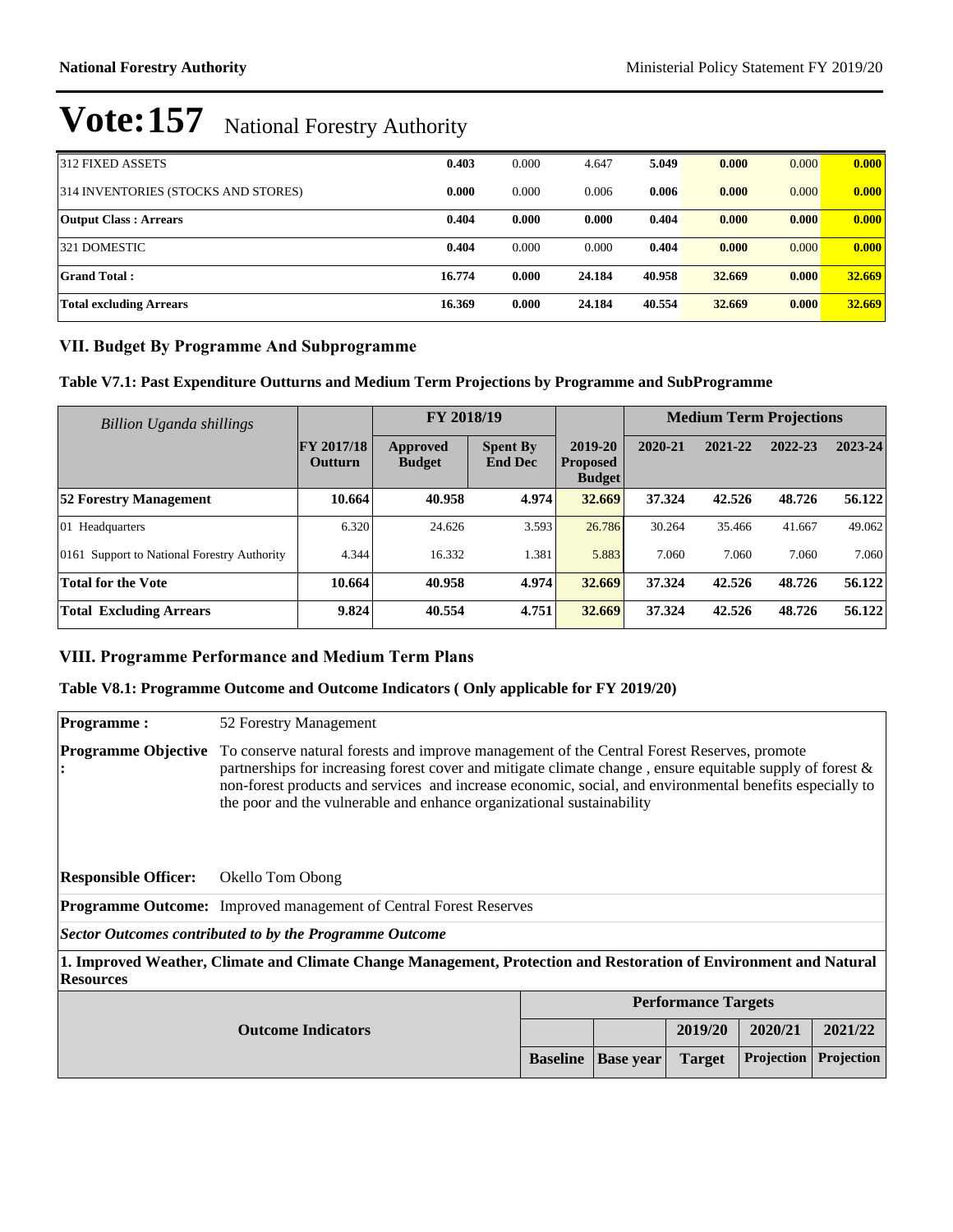| • Percentage of Central Forest Reserves boundary length resurveyed and marked with<br>concrete pillars | 1200   | 2015 | 50%        | 60%        | 70%        |
|--------------------------------------------------------------------------------------------------------|--------|------|------------|------------|------------|
| • Percentage of natural forest cover on Central Forest Reserves                                        | 10,000 | 2015 | 30%        | 40%        | 50%        |
| · Percentage of industrial plantations on Central Forest Reserves                                      | 11,000 | 2015 | 100%       | 100%       | 100%       |
| <b>SubProgramme: 01 Headquarters</b>                                                                   |        |      |            |            |            |
| <b>Output: 01 Mangement of Central Forest Reserves</b>                                                 |        |      |            |            |            |
| Area (Ha) of degraded forests restored                                                                 |        |      | 1,000      | 2,000      | 3,000      |
| Distance (Km) of forest boundary resurveyed and marked with concrete pillars                           |        |      | 600        | 700        | 800        |
| <b>Output: 03 Plantation Management</b>                                                                |        |      |            |            |            |
| Km of Fire breaks established and maintained                                                           |        |      | 400        | 450        | 500        |
| Area of tree plantations weeded, pruned and thinned                                                    |        |      | 700        | 1,000      | 2,000      |
| Output: 05 Supply of seeds and seedlings                                                               |        |      |            |            |            |
| No. of seedlings raised and sold                                                                       |        |      | 16,000,000 | 20,000,000 | 25,000,000 |
| <b>SubProgramme: 0161 Support to National Forestry Authority</b>                                       |        |      |            |            |            |
| <b>Output: 01 Mangement of Central Forest Reserves</b>                                                 |        |      |            |            |            |
| Area (Ha) of degraded forests restored                                                                 |        |      | 2,000      | 3,000      | 4,000      |
| Distance (Km) of forest boundary resurveyed and marked with concrete pillars                           |        |      |            | 200        | 300        |
| <b>Output: 02 Establishment of new tree plantations</b>                                                |        |      |            |            |            |
| Area or tree plantations planted with 70% survival rate                                                |        |      | 1,200      | 1,500      | 2,000      |
| <b>Output: 03 Plantation Management</b>                                                                |        |      |            |            |            |
| Km of Fire breaks established and maintained                                                           |        |      |            | 100        | 200        |
| Area of tree plantations weeded, pruned and thinned                                                    |        |      | 7,280      | 7,500      | 8,000      |
| <b>Output: 05 Supply of seeds and seedlings</b>                                                        |        |      |            |            |            |
| No. of seedlings raised and sold                                                                       |        |      | 15,400,000 | 20,000,000 | 25,000,000 |
| Number of tree nurseries certified                                                                     |        |      | 7          | 10         | 15         |
| number of seed sources managed                                                                         |        |      | <b>10</b>  | 15         | 20         |

## **IX. Major Capital Investments And Changes In Resource Allocation**

### **Table 9.1: Major Capital Investment (Capital Purchases outputs over 0.5Billion)**

N/A

## **X. Vote Challenges and Plans To Improve Performance**

#### **Vote Challenges**

The main vote challenges are;

1) Unpredictable climatic changes negatively affected most of NFA season-based activities (seed collection, raising seedlings and tree planting and sale and supply of seedlings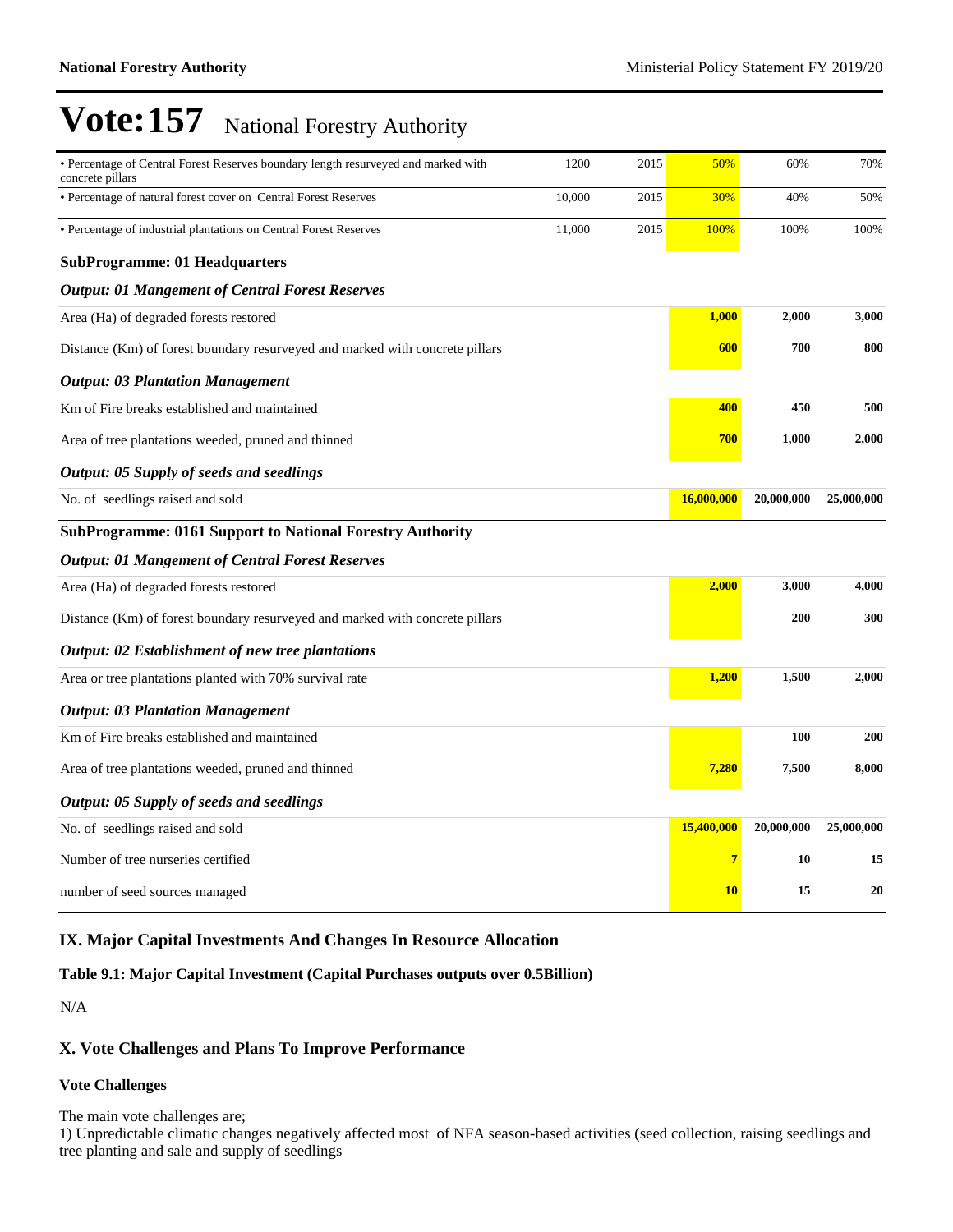- 2) Environmental degradation and deforestation
- 3) Illegal titles/claims of Gazetted Forest Reserves /land grabbing and court cases
- 4) Lack of synchronizing the release of funds with season based activities such as raising of seedlings and tree planting.
- 5) Weak forestry law enforcement and governance
- 6) Inadequate funding to major priorities for achieving the NFA business plan targets;

#### **Plans to improve Vote Performance**

The major plans to improve vote performance will include among others, restoration of the physical and legal integrity of gazetted Central Forest Reserves amidst increasing levels of forest encroachment and illegal land titles in CFRs.NFA will strengthen partnerships for forest conservation and livelihood improvement,

Forest Law Enforcement and governance through professional investigation and prosecution of environmental and forestry crimes.

NFA will promote modern GIS applications for forest management information systems,forest resource assessment, forest protection and restoration.

Forest certification will be piloted for improved professional and forest management planning.

#### **XI Off Budget Support**

#### **Table 11.1 Off-Budget Support by Sub-Programme**

N/A

#### **XII. Vote Cross Cutting Policy And Other Budgetary Issues**

**Table 12.1: Cross- Cutting Policy Issues**

### **XIII. Personnel Information**

#### **Table 13.1 Staff Establishment Analysis**

| <b>Title</b>                                         | <b>Salary Scale</b> | <b>Number Of Approved Positions</b> | <b>Number Of Filled Positions</b> |
|------------------------------------------------------|---------------------|-------------------------------------|-----------------------------------|
| Cordinator Inventory & Surveys                       | NFA <sub>3</sub>    |                                     | $\Omega$                          |
| Cartography Specialist                               | NFA <sub>4</sub>    |                                     | $\overline{0}$                    |
| <b>Collaborative Forest Management</b><br>Specialist | NFA4                |                                     | $\Omega$                          |
| Human Resource Specialist                            | NFA <sub>4</sub>    |                                     | $\overline{0}$                    |
| <b>Accounts and Administrative</b><br>Assistant      | NFA <sub>5</sub>    | 12                                  | 8                                 |
| <b>Personal Assistant</b>                            | NFA <sub>5</sub>    | 5                                   | 3                                 |
| <b>Sector Manager</b>                                | NFA <sub>5</sub>    | 35                                  | 30                                |
| <b>Forest Supervisor</b>                             | NFA <sub>6</sub>    | 162                                 | 151                               |
| <b>Transport Assistant</b>                           | NFA <sub>7</sub>    | 55                                  | 50                                |
| <b>DIRECTOR PLANTATIONS</b>                          | NFA <sub>2</sub>    |                                     | $\Omega$                          |
| <b>BUSINESS DEVELOPMENT</b><br><b>MANAGER</b>        | NFA3                |                                     | $\Omega$                          |
| <b>EXECUTIVE ASSISTANT</b>                           | NFA4                |                                     | $\theta$                          |
| <b>INTERNAL AUDIT SPECIALIST</b>                     | NFA4                |                                     | $\overline{0}$                    |
| <b>IT OFFICER</b>                                    | NFA4                |                                     | $\mathbf{0}$                      |